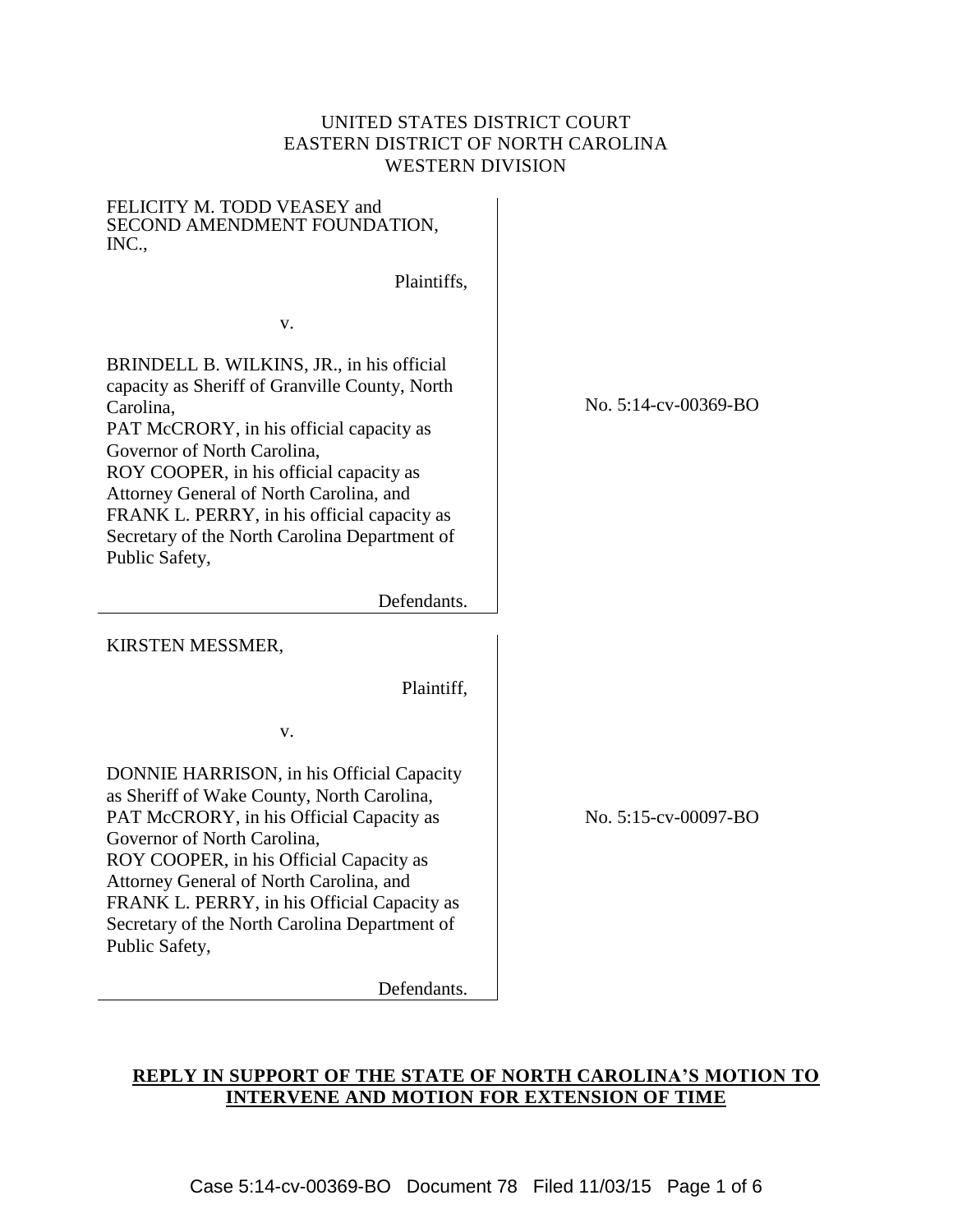Pursuant to Local Rule 7.1, the State of North Carolina ("State") submits the following Reply in support of its Motion to Intervene and Motion for Extension of Time.

#### **INTRODUCTION**

In their Response in Opposition to the State's Motion to Intervene and for Extension of Time the Plaintiffs contend that this litigation has "been dominated by government delay". This position is incongruous with the history of these matters.

In *Veasey,* the Plaintiffs filed four (4) requests for extensions of time [5:14-cv-369, D.E. 18, 19, 47 and 49]. The court granted Plaintiffs an additional fifth continuance on January 23, 2015, due to their failure to join necessary parties. [5:14-cv-369, D.E. 32]. On February 11, 2015, the Plaintiffs amended their complaint, adding PAT MCCRORY, in his official capacity as Governor of North Carolina, ROY COOPER, in his official capacity as Attorney General of North Carolina and FRANK L. PERRY, in his official capacity as Secretary of the North Carolina Department of Public Safety ("State Defendants") [5:14-cv-369, D.E. 33]. Less than five (5) months later<sup>1</sup>, this Court granted the State Defendants Motion to Dismiss [5:14-cv-369, D.E. 43] and dismissed the State Defendants because they had no involvement in the concealed handgun permitting process. [5:14-cv-369, D.E. 58]. The State Defendants were not proper parties to this matter. The Court further found that the Sheriff Defendants were agents of the State and any fees awarded against the Sheriffs in the official capacities would be "paid by the State of North Carolina". [5:14-cv-369, D.E. 58]. The Court did not find that any fees assessed would be paid by the State Defendants. After the State Defendants had been dismissed, Plaintiffs filed their Motions' for Attorneys' Fees. [5:14-cv-369, D.E. 64; 5:15-cv-097, D.E. 43].

 $\overline{a}$ 

<sup>&</sup>lt;sup>1</sup> It should be noted, Plaintiffs filed two requests for extensions to respond to the State Defendants' Motion to Dismiss. [5:14-cv-369, D.E. 47 and 49]. State Defendants filed a single request for extension of time. [5:14-cv-369, D.E. 38].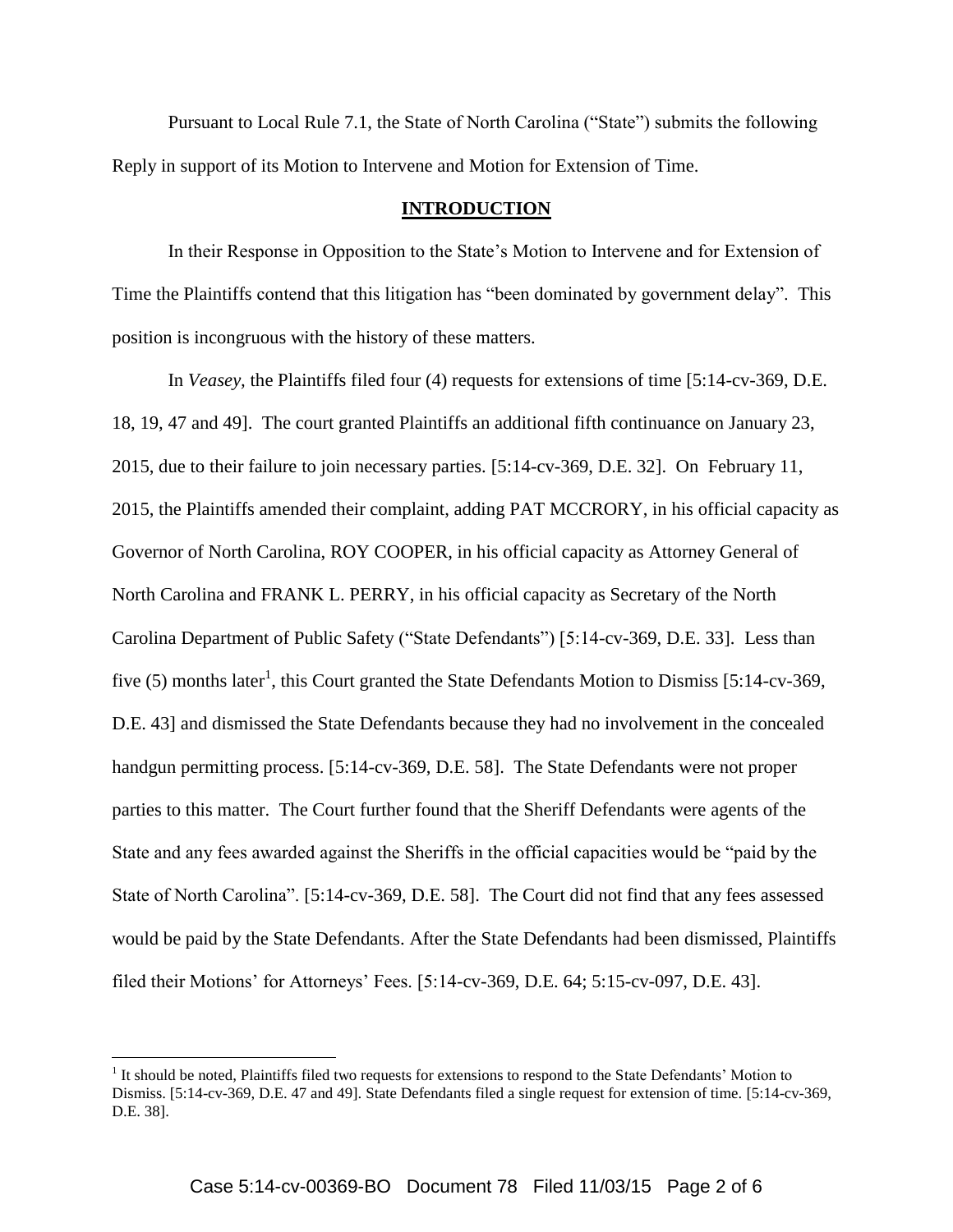In *Messmer*, the Plaintiffs again filed four (4) motions for extensions of time<sup>2</sup>. [5:15-cv-097, D.E. 25, 26, 28 and 29]. On April 6, 2015, the State Defendants filed a motion to Dismiss Plaintiff's Complaint on the same basis as *Veasey*. [5:15-cv-097, D.E. 21]. On August 5, 2015, the Court dismissed the State Defendants for the reasons stated in *Veasey.* [5:15-cv-097, D.E. 40].

In *Veasey*, the Sheriff Defendants filed two (2) requests for extensions of time to respond to Plaintiffs Complaint. [5:14-cv-369, D.E. 9 and 10]. The Sherriff Defendants also filed 2 requests for extension of time to respond to Plaintiffs' request for attorneys' fees in *Veasey* and *Messmer.* [5:14-cv-369, D.E. 46 and 50; 5:15-cv-097, D.E. 67 and 71].<sup>3</sup>

#### **ARGUMENT**

### I. T**he State's Interest In Contesting Plaintiffs' Motion For Attorneys' Fees Is Not Adequately Represented.**

A suit against a state official in his or her official capacity is not a suit against the official but rather is a suit against the official's office and, for the purposes of Eleventh Amendment protection, is no different from a suit against the State. Will v. Michigan Dep't of State Police, 491 U.S. 58, 71 (1989) (citations omitted). A claim against a government official in his official capacity is treated as an action against the government entity. Hafer v. Melo, 502 U.S. 21, 25 (1991).

This Court dismissed the State Defendants, in their official capacities as the Governor, the Attorney General and the Secretary of Public Safety, pursuant to Rule 12(b)(1) of the Federal Rules of Civil Procedure because the Court lacked subject matter jurisdiction. It is difficult to reconcile Plaintiffs' contention that a party dismissed from an action for lack of subject matter

 $\overline{a}$ 

 $2$  Two requests for extensions of time were filed by Plaintiff to respond to the State Defendants Motion to dismiss. [5:15-cv-097, D.E. 25 and 28]. The State Defendants did not request an extension of time in *Messmer*.<br><sup>3</sup> In these matters the Plaintiffs have filed eight (8) requests for extensions of time and been granted a ninth (9)

failure to join a necessary party. The "government" defendants combined only made seven (7) requests.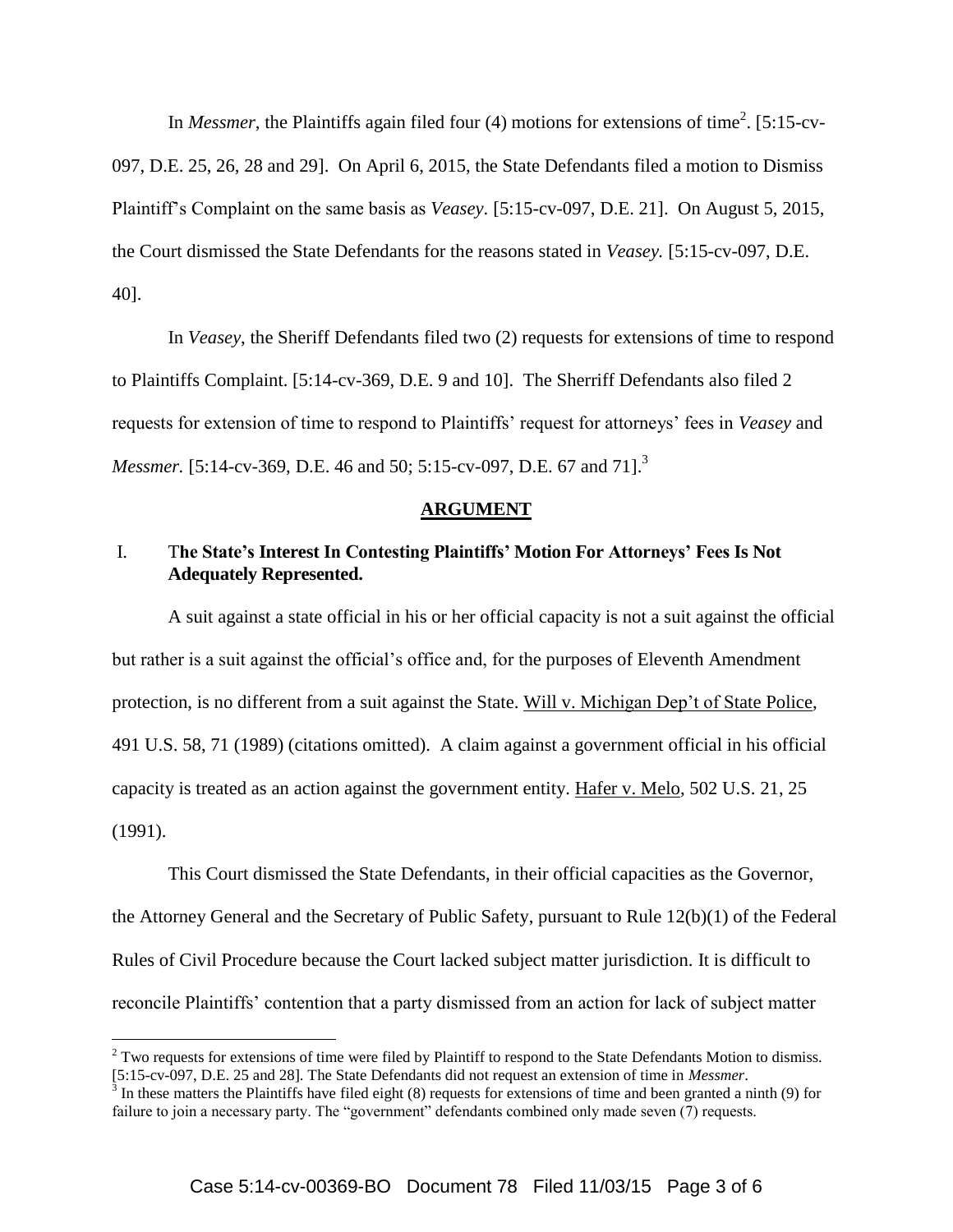jurisdiction could be responsible for attorney's fees. See, Coats v. North Carolina Cent. Univ., 1996 U.S. Dist. LEXIS 16159 at \*12 (M.D.N.C. 1996) (Finding, §1988 does not create a substantive right for a plaintiff seeking attorney's fees but authorizes award of attorney's fees to parties whom prevail in §1983 lawsuits therefore, the Court must dismiss a §1988 claim for attorney's fees when the Court has dismissed plaintiffs §1983 claim for lack of subject matter jurisdiction). The State Defendants had no involvement in the concealed handgun permitting process and were not proper parties. [5:14-cv-369, D.E. 58; 5:15-cv-097, D.E. 40]. See Puerto Rico Aqueduct & Sewer Auth. v. Metcalf & Eddy, Inc.*,* 506 U.S. 139, 144-45, (1993) (the entitlement conferred by the Eleventh Amendment is an immunity from suit rather than a mere defense to liability- withdrawal of jurisdiction effectively confers an immunity from suit). This Court further found that the Sheriff Defendants were responsible for determining the eligibility of an applicant for a concealed handgun permit, and that the Sheriff Defendants were not subject to the authority of the Governor, Attorney General or Secretary of the Department of Public Safety. [5:14-cv-369, D.E. 58; 5:15-cv-097, D.E. 40].

Pursuant to the Court's Orders, the State of North Carolina may be responsible for Plaintiffs' attorneys' fees awarded against the Sheriff Defendants considered "for the purposes of this case" as "state agent[s]". [5:14-cv-369, D.E. 58; 5:15-cv-097, D.E. 40]. Certainly, the Sherriff Defendants were not acting as agents to the dismissed State Defendants who had no involvement in the concealed handgun permitting and had no authority over the Sheriffs. The State Defendants are immune from suit in this matter and are not responsible for any fees awarded against the Defendant Sheriffs as "agents" of the State. The State of North Carolina is not and has never been a party to this action. The State must be allowed to contest whether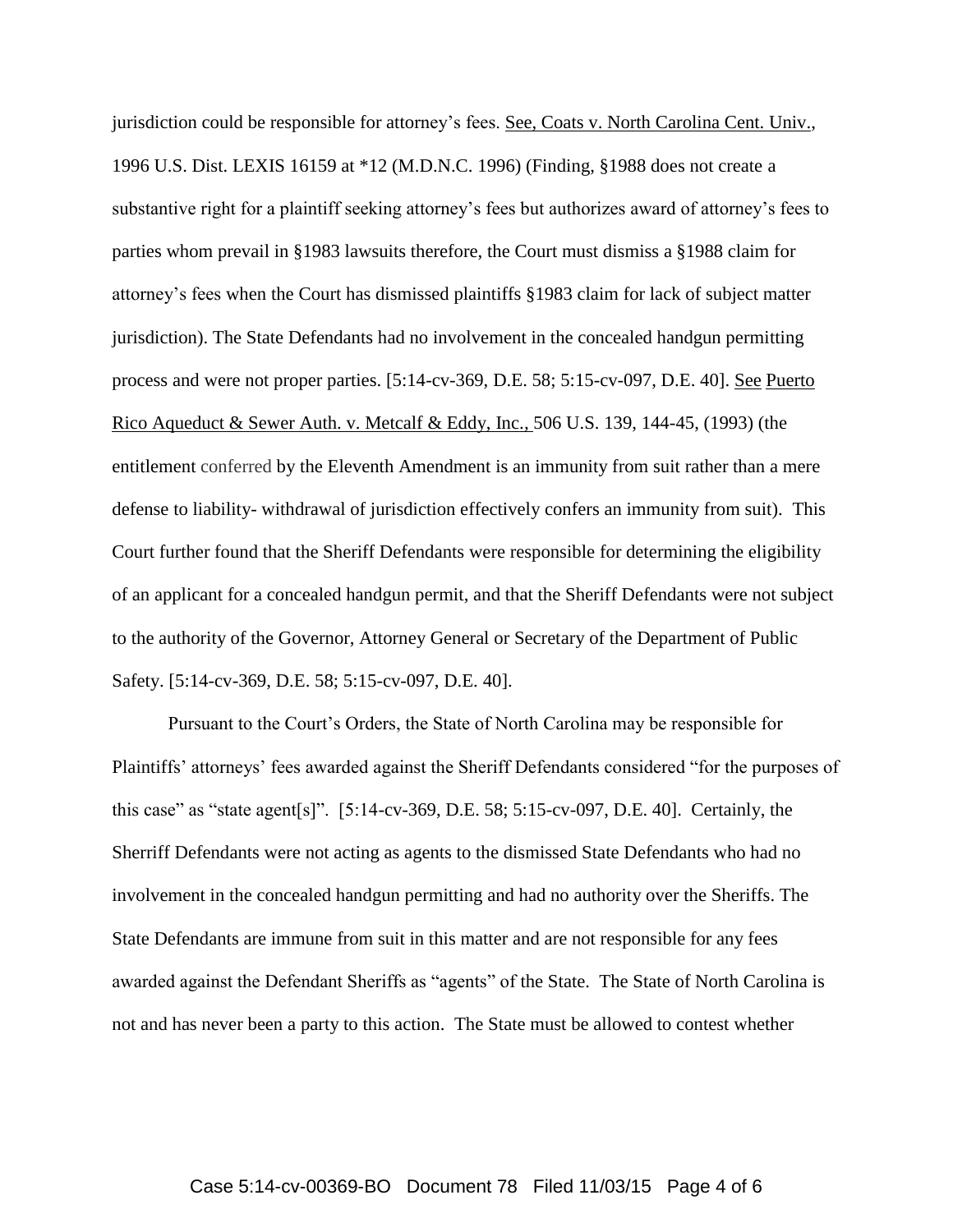Plaintiffs are the "prevailing party", whether the amount, if any, of the fees award is reasonable and the party responsible for any fees.

Plaintiffs rely on Ehrlich v. Inc. Vill. of Sea Cliff, 389 F. App'x 59 (2d Cir. 2010) for the proposition that the dismissed, and immune State Defendants are subject to the Court's jurisdiction and should have filed opposition to Plaintiffs' Motion for Attorneys' Fees. This reliance is misplaced. In Ehrlrich, the court allowed plaintiff's claims to go to trial but dismissed several defendants as matter of law and later granted the dismissed defendants request for attorney's fees. The defendants in Ehrlich requested and were awarded attorney's fees after the resolution of the matter. The court maintained jurisdiction based on the defendants' request. Id. at 62. In the mater *sub judice*, the State Defendants were dismissed from the matter for lack of jurisdiction and made no request for fees.

#### **CONCLUSION**

For the forgoing reasons, The State of North Carolina respectfully requests that the Court grant its Motion to Intervene and Motion for Extension of Time.

Respectfully submitted the \_\_\_\_\_\_ day of November, 2015.

ROY COOPER Attorney General

/s/ Charles G. Whitehead Charles G. Whitehead Special Deputy Attorney General Carolina State Bar No. 39222 Email: cwhitehead@ncdoj.gov N.C. Department of Justice Post Office Box 629 Raleigh, North Carolina 27602-0629 Telephone: (919) 716-6840 Facsimile: (919) 716-6758 *Counsel for State of North Carolina*